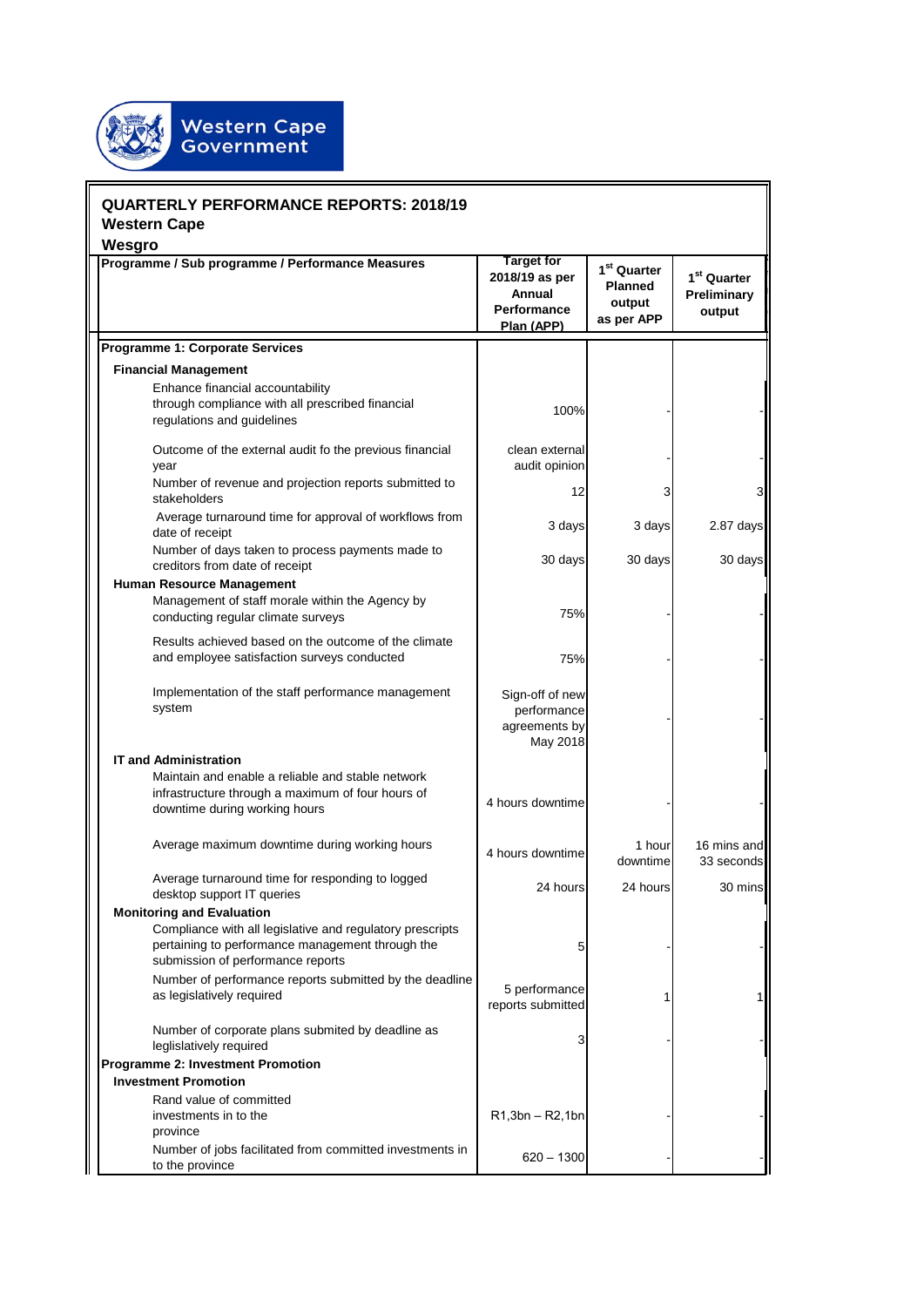| Programme / Sub programme / Performance Measures                                                         | <b>Target for</b><br>2018/19 as per<br>Annual<br><b>Performance</b><br>Plan (APP) | 1 <sup>st</sup> Quarter<br><b>Planned</b><br>output<br>as per APP | 1 <sup>st</sup> Quarter<br>Preliminary<br>output |
|----------------------------------------------------------------------------------------------------------|-----------------------------------------------------------------------------------|-------------------------------------------------------------------|--------------------------------------------------|
| Rand value of committed investments in the agri-business<br>sector in to the province                    | R300m - R420m                                                                     |                                                                   |                                                  |
| Number of jobs facilitated from committed                                                                |                                                                                   |                                                                   |                                                  |
| investments in the agri-business sector in to<br>the province                                            | 200 to 280                                                                        |                                                                   |                                                  |
| Number of investment projects realised                                                                   | 14                                                                                |                                                                   |                                                  |
| Average time taken to attend to investment enquiries from<br>date of receipt                             | 3 days                                                                            | 3 days                                                            | $0.8$ days                                       |
| Number of regulatory issues resolved                                                                     | 10                                                                                |                                                                   |                                                  |
| Number of investment projects realised in the agri-<br>business sector                                   |                                                                                   |                                                                   |                                                  |
| Programme 3: Trade Promotion                                                                             |                                                                                   |                                                                   |                                                  |
| <b>African Expansion (OFDI)</b>                                                                          |                                                                                   |                                                                   |                                                  |
| Rand value of committed outward foreign direct<br>investment (OFDI) declarations signed                  | R200m-R500m                                                                       |                                                                   |                                                  |
| Number of outward foreign direct investment (OFDI)<br>declarations signed                                | 6                                                                                 |                                                                   | 2                                                |
| <b>Trade Promotion</b>                                                                                   |                                                                                   |                                                                   |                                                  |
| Estimated rand value business agreements signed<br>Number of jobs facilitated from business deals signed | $R1,1bn - R2bn$<br>250-460                                                        |                                                                   |                                                  |
| Number of business agreements signed                                                                     | 25                                                                                | 5                                                                 | 18                                               |
| Programme 4: Wesgro Research                                                                             |                                                                                   |                                                                   |                                                  |
| Turnaround time to provide customised research and                                                       | 3 days                                                                            |                                                                   |                                                  |
| Number of relevant tourism, trade and investment<br>publications developed                               | 100                                                                               |                                                                   |                                                  |
| Average turnaround time to complete research requests<br>from date of receipt                            | 3 days                                                                            | 3 days                                                            | $1.5$ days                                       |
| Programme 5: Marketing and Communication                                                                 |                                                                                   |                                                                   |                                                  |
| Rand value of the advertising value<br>equivalent (AVE) generated for the agency                         | R30m                                                                              |                                                                   |                                                  |
| Number of relevant industry events sponsored                                                             | 5                                                                                 |                                                                   |                                                  |
| Number of strategic media engagements hosted                                                             | 8                                                                                 |                                                                   | 8                                                |
| Number of strategic corporate agency events hosted                                                       | 8                                                                                 |                                                                   |                                                  |
| Programme 6: Destination Marketing                                                                       |                                                                                   |                                                                   |                                                  |
| Total estimated economic value of<br>tourism destination marketing initiatives supported                 | R171,6m                                                                           |                                                                   |                                                  |
| Number of tourism destination marketing initiatives<br>supported                                         | 13                                                                                |                                                                   |                                                  |
| Number of joint marketing agreements secured                                                             | 17                                                                                | 2                                                                 | 5                                                |
| Number of bids secured<br>Economic impact of bids secured                                                | 24<br>R260m                                                                       | 5<br>50 000 000                                                   | 9<br>336 000 000                                 |
|                                                                                                          |                                                                                   |                                                                   |                                                  |